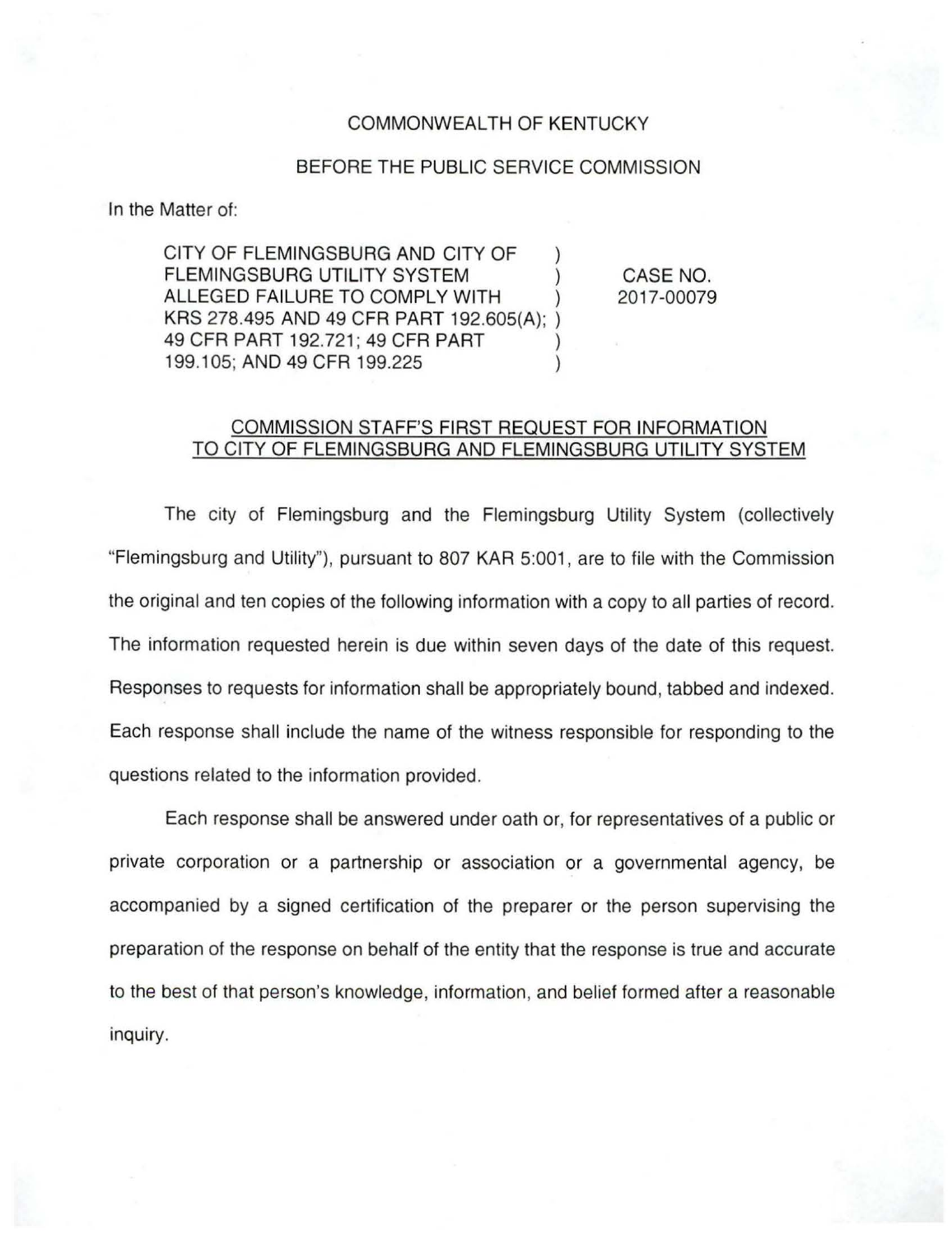Flemingsburg and Utility shall make timely amendment to any prior response if they obtain information which indicates that the response was incorrect when made or, though correct when made, is now incorrect in any material respect. For any request to which Flemingsburg and Utility fail or refuse to furnish all or part of the requested information, they shall provide a written explanation of the specific grounds for their failure to completely and precisely respond.

Careful attention should be given to copied material to ensure that it is legible. When the requested information has been previously provided in this proceeding in the requested format, reference may be made to the specific location of that information in responding to this request. When filling a paper containing personal information, Flemingsburg and Utility shall, in accordance with 807 KAR 5:001, Section 4(10), encrypt or redact the paper so that personal information cannot be read.

1. Provide the following information:

a. The audited financial statements for the city of Flemingsburg for the years 2013, 2014, 2015, and 2016;

b. Any separate additional financial statements or supplemental financial reports that accompany the audited financial statements for the city of Flemingsburg for the years 2013, 2014, 2015, and 2016; and

c. Any separate financial statements or supplemental financial reports concerning the Flemingsburg Utility System prepared by Flemingsburg's auditors or external accountants during the period from January 1, 2014, to the present.

-2- Case No. 2017-00079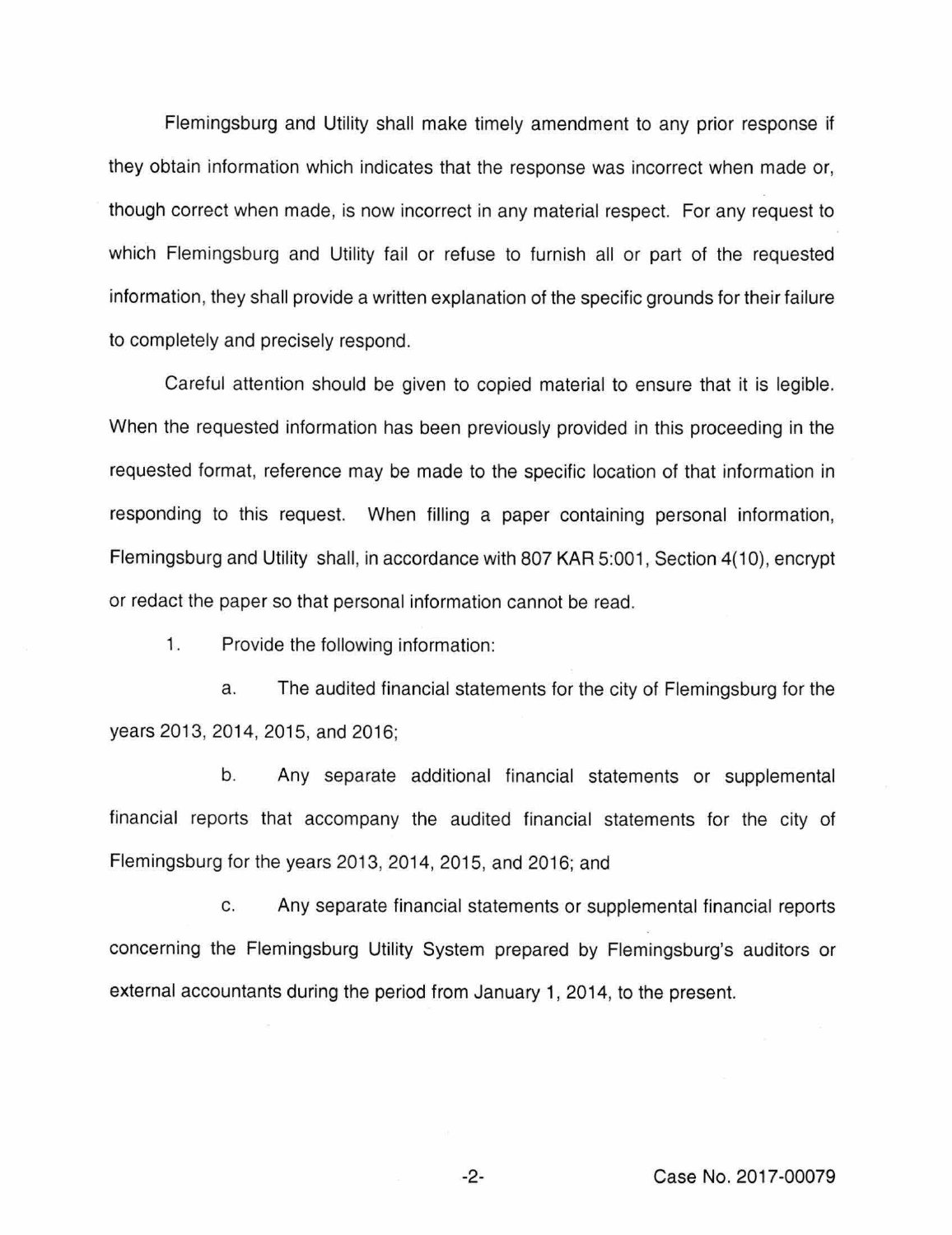Talina R. Mathew Executive Director Public Service Commission P.O. Box 615 Frankfort, Kentucky 40602

DATED \_\_\_ MAY 2 5 2017

cc: Parties of Record